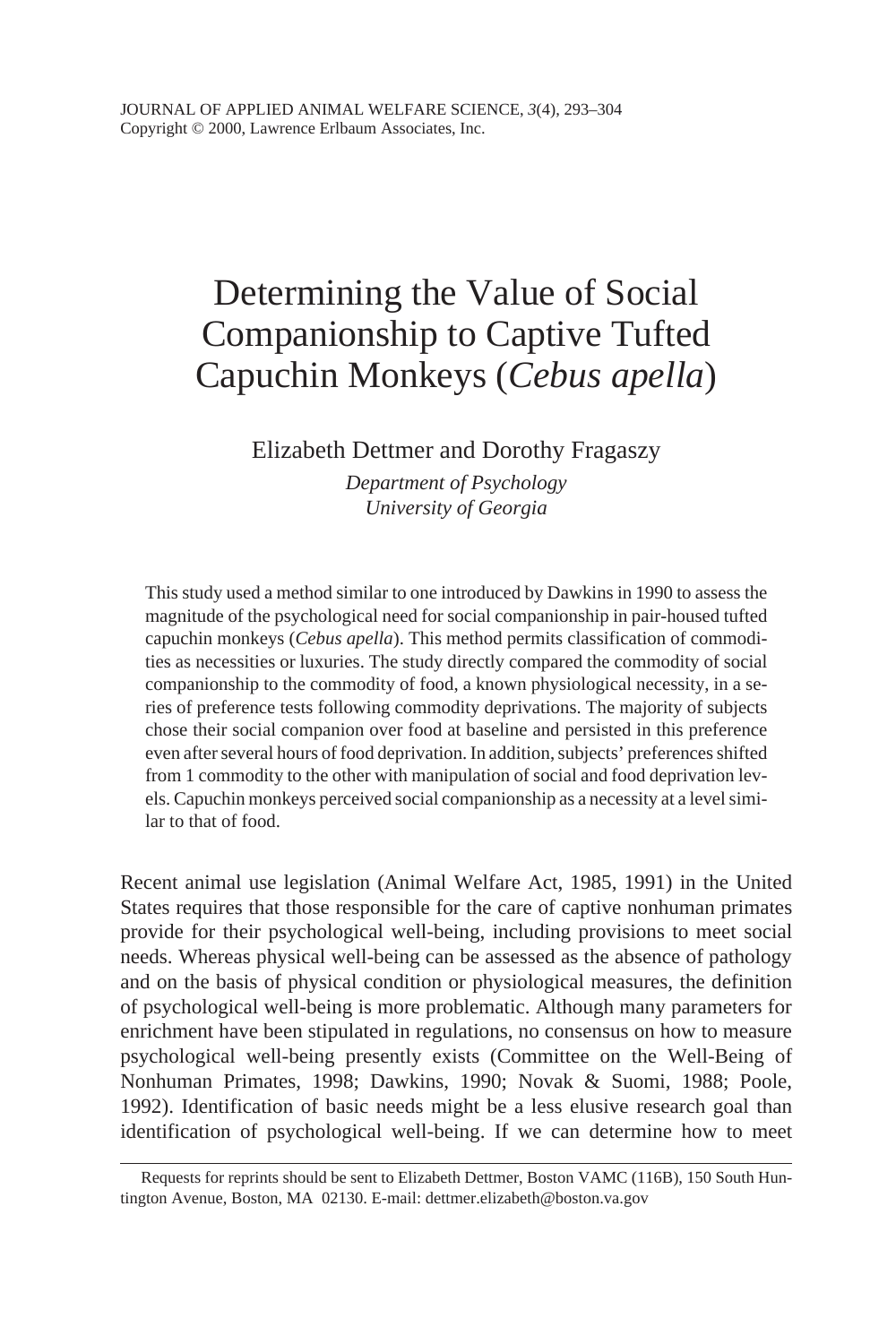needs, doing so will support physical and psychological well-being. We suggest that a shift from the identification of psychological well-being to the identification of basic needs might bring us closer to current welfare goals.

How does one define basic needs? Maslow (1968) introduced a theory of basic needs for *Homo sapiens*. He placed physiological needs such as hunger, thirst, sleep, rest, exercise, and elimination at the base of the hierarchy. Individuals, he postulated, must first meet these physiological needs before attending to needs of safety, the next step in the hierarchy, or social needs, still another step higher. Maslow's hierarchy continues to levels of introspection that include self-esteem needs and self-actualization and asserts that well individuals can fulfill all of these needs—from nourishment to self-actualization: "If the essential core of the person is denied or suppressed, he gets sick, sometimes in obvious ways, sometimes in subtle ways, sometimes immediately, sometimes later" (p. 4). In free choice situations, the need-deprived person gives basic needs priority over other satisfactions (Maslow, 1968). This theory supports the use of choice tests to evaluate whether a particular commodity fulfills a need.

Animal researchers have employed preference tests similar in theory to that which Maslow (1968) termed *choice situations*. However, many of these tests have been too simplistic in nature. An assumption, originating with Spencer (1880), was made that animals experience subjective feelings of pleasure when given access to reward or positive reinforcers. Therefore, many researchers have presented subjects with a choice between two different environments, assuming the animals would spend more time in the particular environments that they found more reinforcing. Dawkins (1981) used such a method to demonstrate that battery-kept hens prefer larger cages to smaller ones and litter floors to wire floors. When the two commodities were pitted against one another (the animal had to enter a smaller cage to gain access to litter or a wire cage to gain the larger area), litter was given higher priority. According to Dawkins, battery hens "preferred the smaller cage when this had a litter floor to the one four times larger with a wire floor" (p. 255).

Duncan (1978) criticized such preference experiments for providing only relative conclusions: "The fact that A is always chosen in preference to B tells us nothing of the absolute properties of A and B" (p. 198). In addition, many choice experiments are based on the assumption that

in the natural environment, proximate and ultimate needs will generally go hand in hand. For example, animals that experience a proximate need for food and start searching for it when their reserves are low will be fulfilling the ultimate need of avoiding death by starvation. (Dawkins, 1983, p. 1197).

Duncan argued that animals in laboratory settings often choose according to short-term gains that do not correspond to long term gains. In view of such criti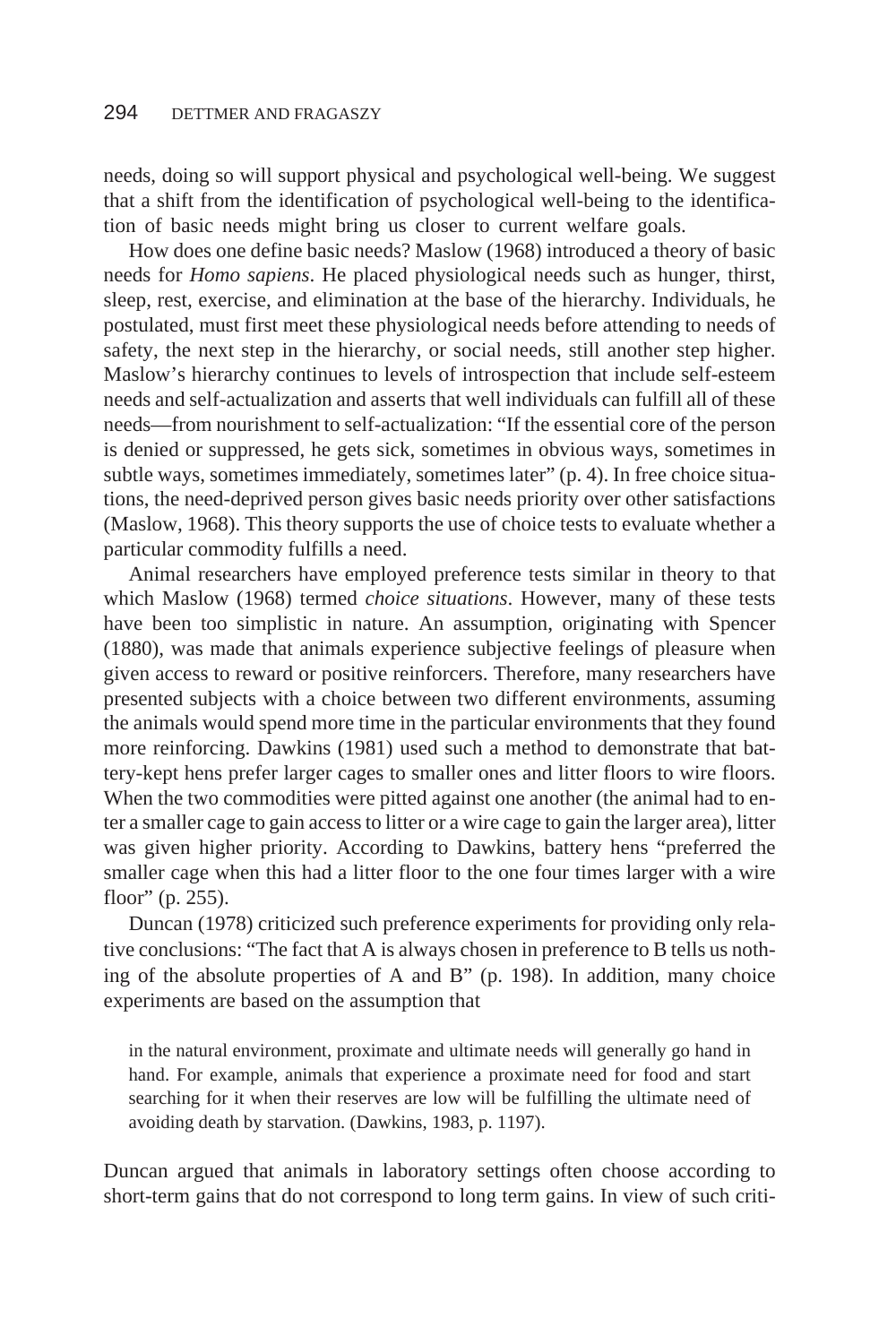cisms, Dawkins (1990) suggested an operant training technique that provides an objective way for determining what animals are experiencing. The paradigm requires subjects to demonstrate motivation to obtain certain rewards through operant tasks for different commodities. An animal's willingness to work for each commodity is compared. Willingness to work for food is used to anchor the relative measurement allowing assignment of qualitative worth. If animals show that they regard being without some commodity as aversive as being without food (a known basic need), then one could argue that the animals suffer (as they surely would suffer without food) without that commodity. In other words, the need for food is used as a vardstick against which other less recognized needs are measured.

Demonstration of such commodity demand curves (demonstration of how hard an animal will work for a commodity) requires a great deal of time. Researchers have voiced concern about the large number of experiments that would need to be done to plot demand functions of different animals, conditions, sexes, times of year, and so on (Dawkins, 1990). In addition, the implementation of such a plan is somewhat problematic in that operant responses such as pressing a lever are associated preferentially with different stimuli. Animals seem to be prepared to make certain associations and less prepared to make others. For example, Garcia and Koelling (1966) showed long ago that rats readily associate an auditory–visual stimulus with shock punishment but do not associate a taste stimulus with shock. Such differential preparedness can alter performance and therefore complicate the comparison of an animal's motivation for different commodities with the use of the same operant task.

This design, a simplification of Dawkins's (1983, 1990) method, investigated whether social companionship is a basic need for capuchin monkeys (*Cebus apella*). Instead of comparing commodity demand curves, we directly compared individuals' needs for social companionship with the need for food.

## **METHODS**

#### Design

Figure 1 illustrates the experimental design. Subjects were tested in a baseline condition and two test phases. Baseline trials required subjects to choose between food and social companionship without prior deprivation. Following determination of baseline preferences, subjects next were exposed to food deprivation trials (Phase 1, right arm of Figure 1). None of our subjects exhibited a preference for food in baseline testing; therefore, the left side of Figure 1 was not implemented in this study.

Phase 1 determined the duration of food deprivation required to produce a preference for food. If the subject failed to choose food in at least 9 of 11 trials, the du-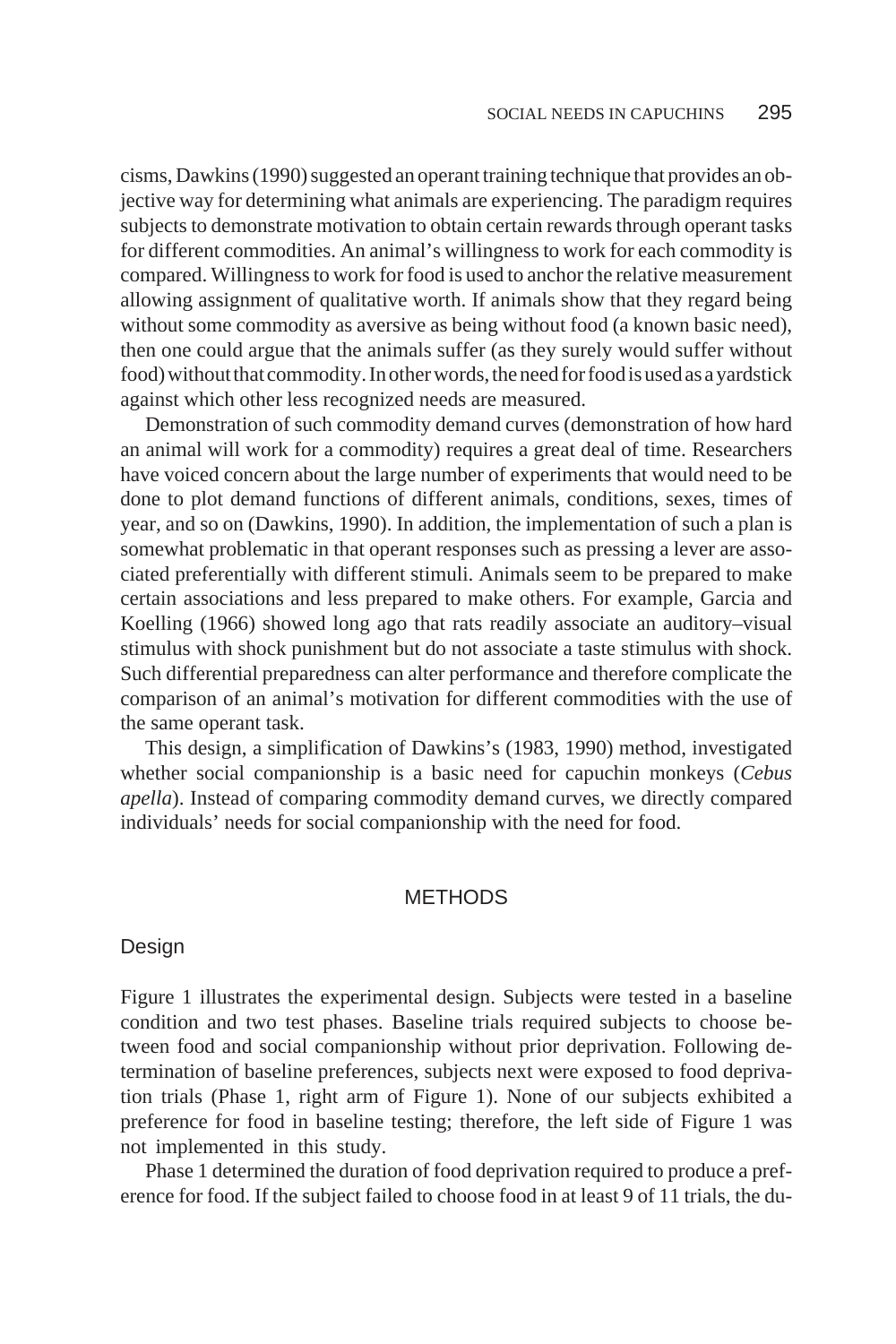

FIGURE 1 The design of the experiment. Subjects were assigned to the left or the right path of testing after we evaluated their preference for food or the pairmate in a choice setting, under normal conditions. In Phase 1, subjects experienced deprivation of the commodity they had expressed preference for in the baseline condition. Testing in this phase was repeated with increasing levels of deprivation until the subject switched its preference to the initially less preferred commodity. Once its preference had shifted, the subject entered Phase 2. In this phase of testing, the subject experienced deprivation of both commodities. The duration of deprivation of the initially preferred commodity was increased until the subject reverted to its original preference. As no subject expressed a preference for food over the social partner in the baseline condition, all subjects followed the path outlined on the right side of the figure.

ration of food deprivation was increased and a new set of choice trials presented to the subject. Once subjects switched to a food preference or reached 22 hr of food deprivation, they moved to Phase 2. On advisement of the attending veterinarian, no animal experienced more than 22 hr of food deprivation.

Phase 2 assessed the subjects' need for social companionship in relation to their need for food. Subjects were deprived of food for the duration determined in Phase 1 to produce a preference for food. Concurrently, they also were deprived of social companionship. The duration of social deprivation was increased until the subject expressed a preference (9 of 11 trials) for the social companion or until 24 hr of social deprivation was implemented.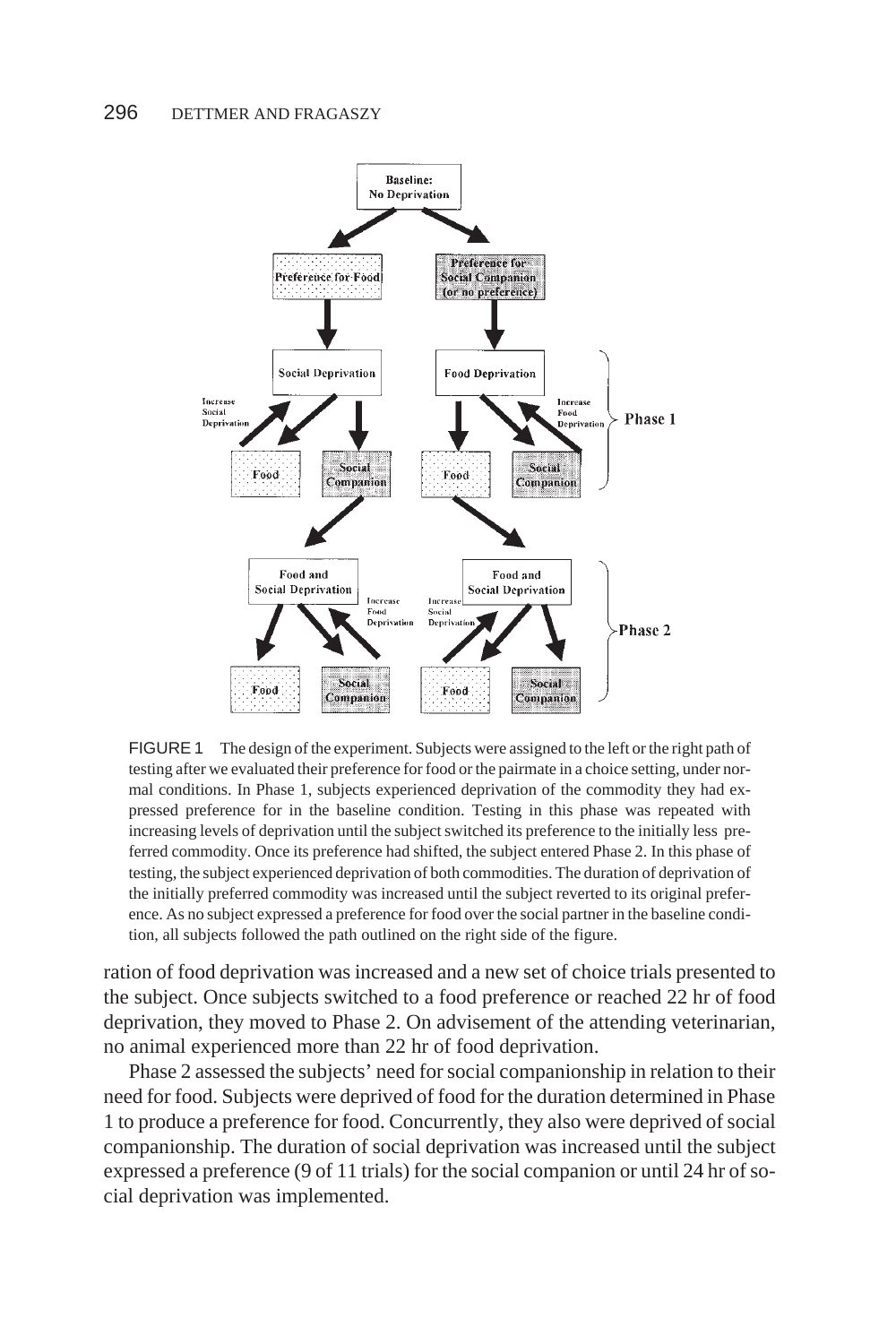#### **Subjects**

Seven capuchin monkeys, six males and one female, served as subjects. At the onset of the procedures, these animals ranged in age from 19 to 88 months. The subjects had lived as pairs in indoor pens  $(1.99 \text{ m} \times 1.07 \text{ m} \times 1.19 \text{ m})$  for at least 2 months prior to testing. All subjects but one were reared for at least 2 years in species-typical groups. The only female subject, age 33 months, was paired with the youngest male, 21 months. Both subjects were well below the age of sexual maturity, estimated as 48 months (Fragaszy & Adams-Curtis, 1998). The animals were maintained on Purina Monkey Chow 5045 (Richmond, IN) and daily rations of fruit and vitamin supplements. Food was available ad libitum except during testing periods. The light–dark cycle was set at 13:11 hr, with onset of light at 6:30 a.m.

#### **Materials**

The testing apparatus was composed of three adjoining metal mesh chambers, each 45.7 cm  $\times$  40.6 cm  $\times$  61.0 cm. The chambers were suspended 1.31 m from the ground via a frame. Transparent doors provided access from the middle cage



FIGURE 2 The testing apparatus. (a) The subject sat in the center compartment of the threecompartment apparatus. Transparent siding and doors allowed the subject to view but not touch items in the outer two cages. (b) The monkey gained access to one of the adjoining cages by pressing the appropriate knob, which caused displacement of a peg and allowed the separating door to drop. The experimenter then closed the door to the middle compartment, effectively permitting the subject a single choice.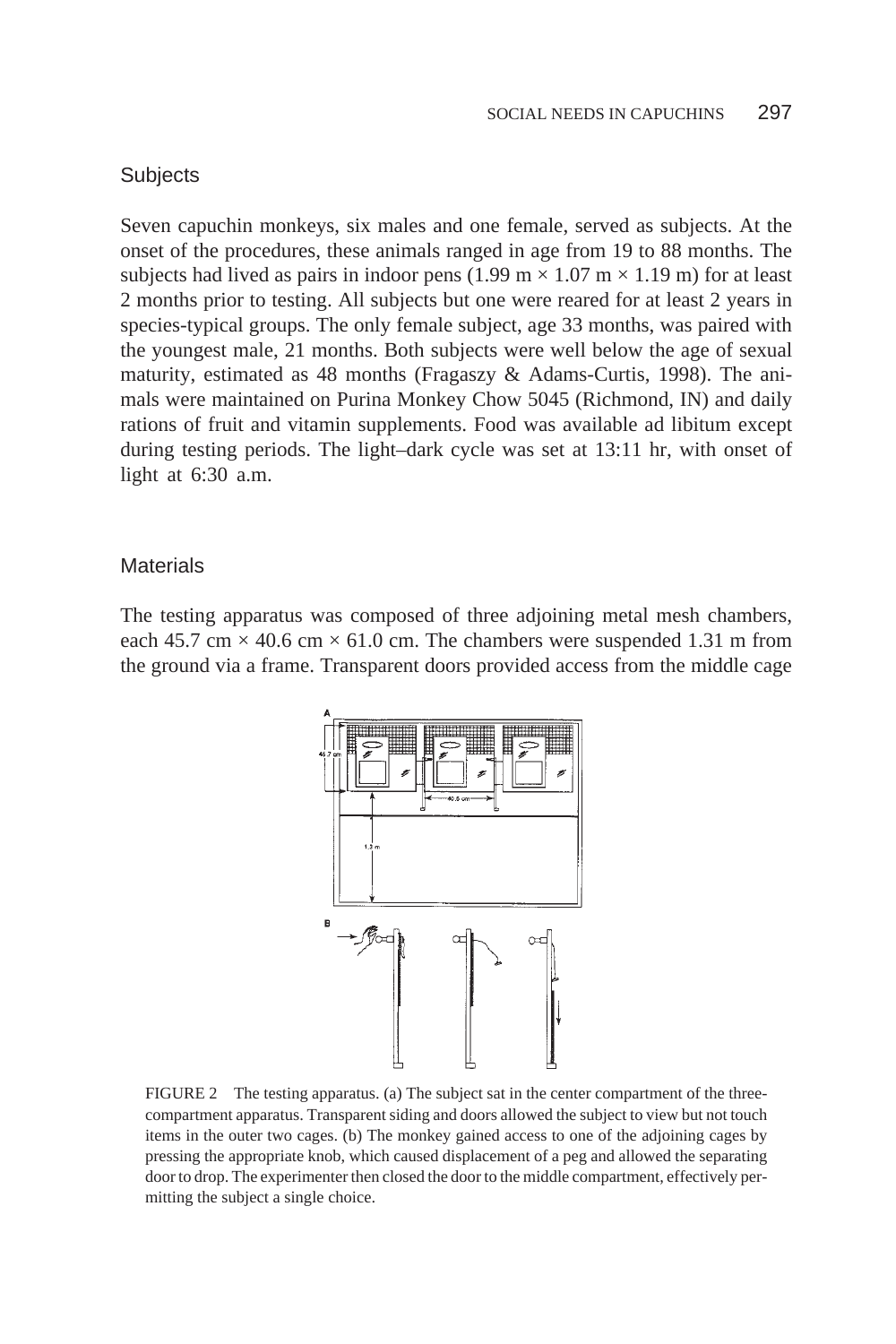to each of the outer cages (see Figure 2a). Each door was opened by a black knob located in the middle cage to the right of the door. Pushing with a pressure equivalent to 5 lb (2.3 kg) on either knob caused the corresponding door to drop (see Figure 2b). Exertion of 5 lb of pressure was effortful but not difficult for the subject to achieve.

#### Procedure

Training. Subjects were placed individually into the testing apparatus for 15–30 min each session and hand fed. Agitation (vocalizations and intense watching behavior) dropped rapidly after approximately 11 days. Through a series of successive approximations, the subjects were trained to operate the choice doors by pushing on the appropriate knob. Subjects required from 7 to 17 (average  $= 12$ ) training sessions to master control of the doors.

The subjects then were presented with two types of choice trials. In the first (Type A), more of one food item (fruits, nuts, and yogurt) was placed on one side of the testing apparatus and less of the same item on the other. Side of placement of the larger amount of food was randomized. Access doors were locked. Subjects were released into the middle compartment where they could view the choices in each adjoining compartment through Plexiglas doors. After 20 sec, a beeper signaled the experimenter to unlock both choice doors and say the word "okay." This signaled the subject to make a choice. Pushing the knob to open a door provided access to the corresponding compartment and any food item contained in it. The experimenter immediately locked the opposite compartment. The subject was required to remain with the choice for 5 min, at which time the subject was removed via a transfer box. The animal remained in the box as the testing apparatus was prepared for the next trial. Subjects underwent four trials of this type per training session. Subjects were assumed to have gained an understanding of the choice situation when in 100% of trials in two concurrent testing sessions (a total of 8 trials) they chose the larger over the smaller amounts of food in Type A trials.

In one trial per session, the subjects were presented with the second type of choice trial (Type B), a choice between two different food items instead of different amounts of the same food item. This procedure was implemented to give the animals experience with the consequence of choice when choosing between two different items.

Testing. The first two trials of each testing session were designed to confirm that subjects were willing to go to either side of the apparatus. The subject was presented with a choice between 1 tsp of flavored sugar water and nothing. The placement of the flavored sugar water was alternated from side to side. Animals continued with testing if on each of these trials they chose the side containing the sugar water over the empty side. Only once did a subject refuse to choose both doors.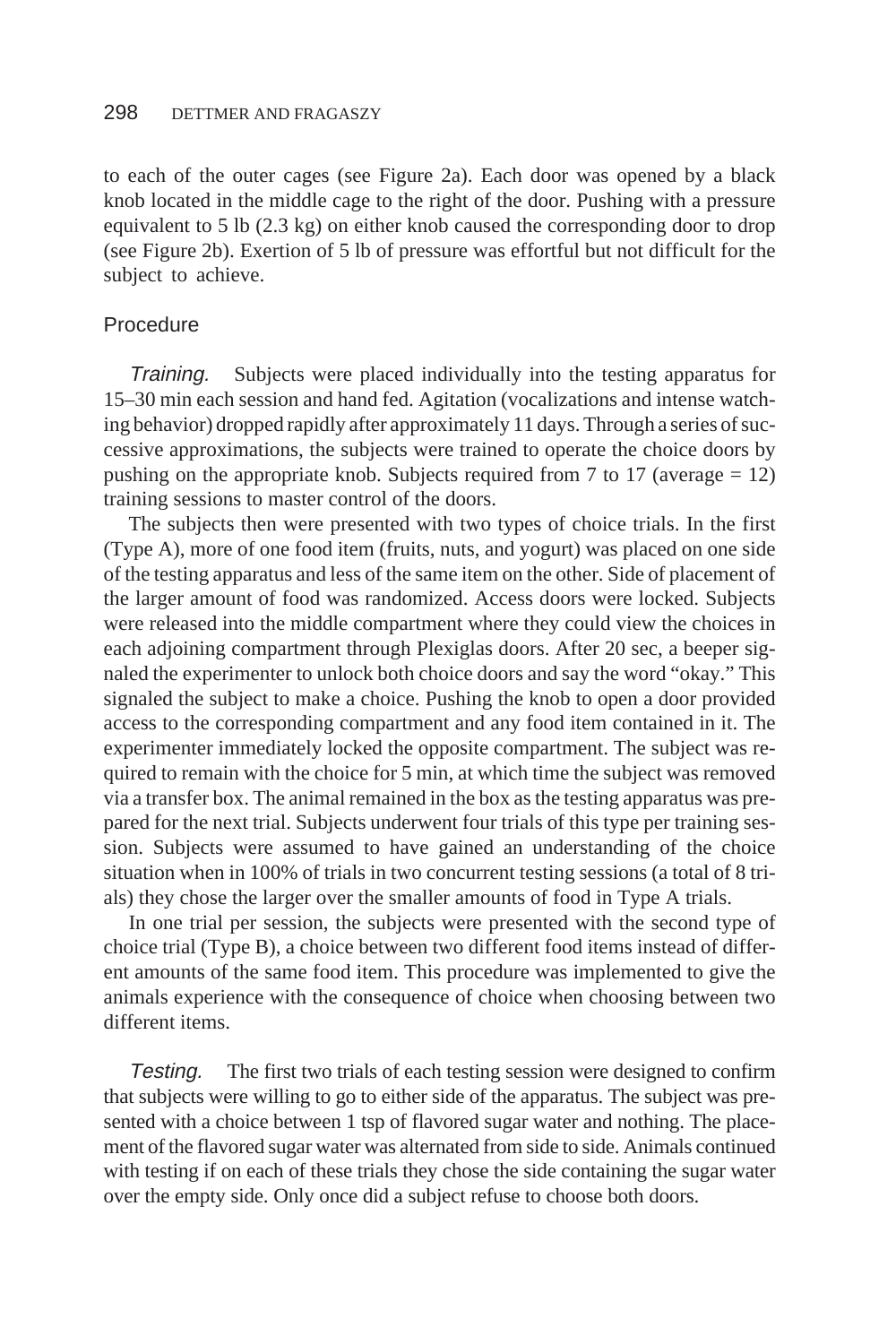The two sugar water trials were followed by one test trial in which the subjects were presented with a choice between the home-cage partner and two Purina Monkey Chow biscuits (the basis of their normal diet). The side placement of these stimuli was systematically varied using the Fellows (1967) testing sequence. The subjects' choice was followed by a 5-min waiting period where they remained in the testing apparatus with the chosen object, the biscuits or social companion. If the subject chose the social companion, the biscuits immediately were removed from the room. If the subject chose the biscuits, the social companion was removed from the testing apparatus and placed on the floor in the same room. After 5 min, the subjects were transferred to the home cage, where they had access only to the chosen stimulus. If the subject chose food in the test trial, the home cage was supplied with food biscuits but the social partner remained outside the cage (although still in view) for 5 min. If, instead, the subject chose the social partner during the test trial, both subject and social partner were returned to the home cage together but waited 5 min for access to food.

Test sessions were conducted in baseline, Phase 1, and Phase 2 conditions. In the baseline, subjects were tested in the choice apparatus with no prior deprivation of food or social companionship for 11 trials (one per day). In Phase 1, the animals were deprived of food initially for 3 hr before each trial. If the subject chose the social companion 3 times at that level of deprivation over an 11 trial sequence, the subject's next trial would be the first of another session of trials following a longer period of food deprivation. Subjects were exposed to a different sequence of deprivation hours, dependent on their preceding performance. For example, Be began Phase 1 trials following 3 hr of food deprivation. On 3 days, she chose her social companion. She then was deprived of food for 5 hr and tested again until she chose her social companion three times. She was then subjected to yet a higher deprivation level (7 hr). Subjects continued in this manner until they chose food on 9 of 11

| <b>Testing Specifics</b> |                        |                               |                                       |                                             |                                            |  |  |  |
|--------------------------|------------------------|-------------------------------|---------------------------------------|---------------------------------------------|--------------------------------------------|--|--|--|
| Subject                  | <b>Baseline Trials</b> | Food<br>Deprivation<br>Trials | Range of Food<br>Deprivation<br>Hours | Food and<br>Social<br>Deprivation<br>Trials | Range of<br>Social<br>Deprivation<br>Hours |  |  |  |
| Be                       | 11(11)                 | 38(24)                        | $3-17(3-5)$                           | 21(13)                                      | $17 - 24(22 - 24)$                         |  |  |  |
| $\rm Ch$                 | 11                     | 30                            | $3 - 13$                              | 22                                          | $22 - 23$                                  |  |  |  |
| Jo                       | 11                     | 20                            | $3 - 15$                              | 11                                          | 17                                         |  |  |  |
| Qu                       | 11                     | 27                            | $3 - 13$                              | 32                                          | $22 - 24$                                  |  |  |  |
| Xa                       | 11                     | 61                            | $3 - 22$                              | 11                                          | 22                                         |  |  |  |
| Xe                       | 11                     | 41                            | $3 - 18$                              | 11                                          | 22                                         |  |  |  |
| Wi                       | 11                     | 44                            | $13 - 19$                             | 37                                          | $22 - 24$                                  |  |  |  |

TABLE 1

*Note*. Be was tested twice. The values in parentheses are from her second testing sequence.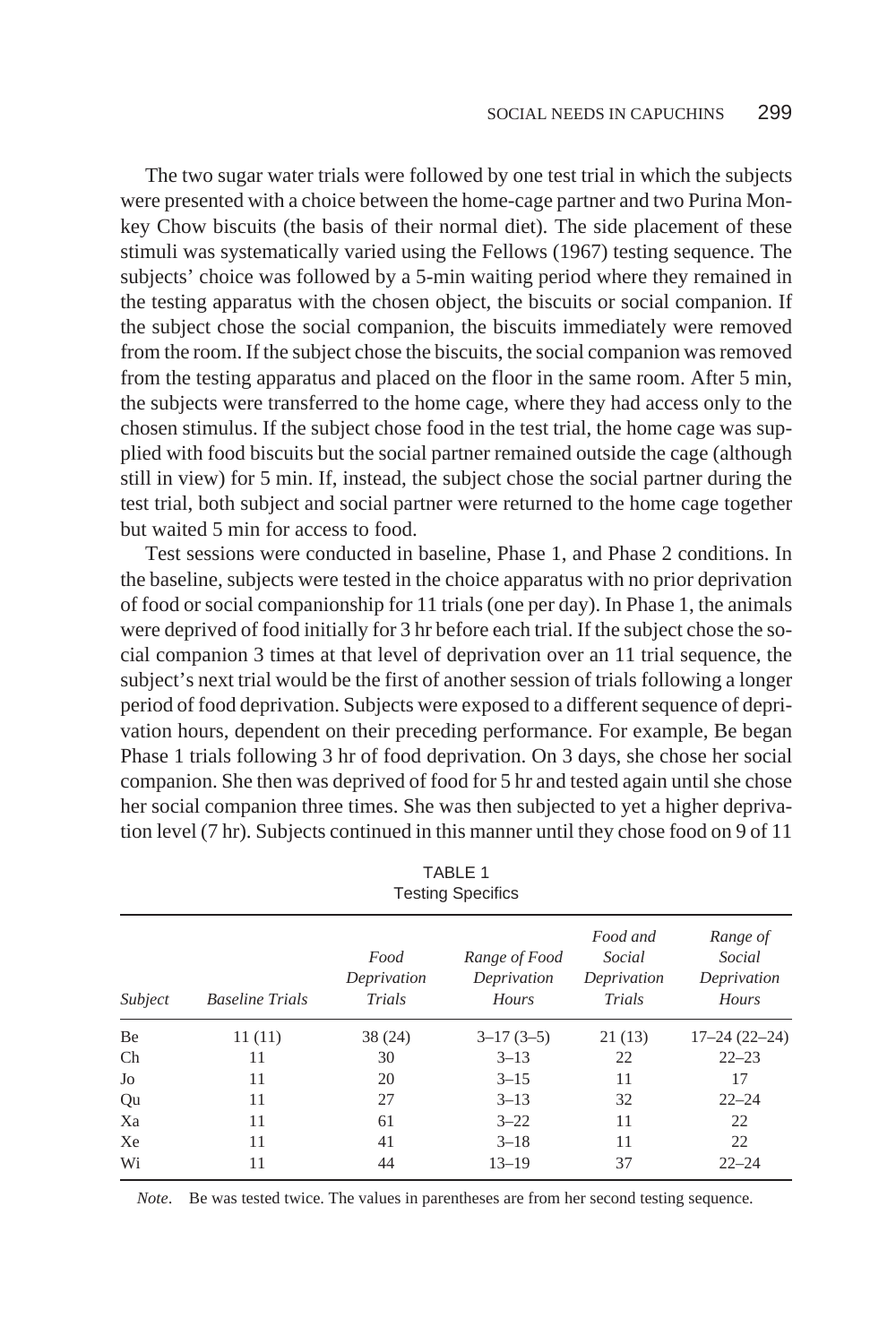trials or reached 22 hr of food deprivation. See Table 1 for the range of hours of deprivation and the total number of trials each individual completed.

In Phase 2 trials, the level of food deprivation required to reach criterion in Phase 1 was continued. Additionally, subjects were deprived of social companionship for 17–22 hr. If the subjects did not chose their social companion on 9 of 11 trials, following the initial period of social deprivation, it was increased by 1 hr (see Table 1). As soon as a significant preference for the social companion was demonstrated or the animal failed to display a preference after 24 hr of social deprivation, testing was terminated. In Phases 1 and 2, subjects were tested on 5 consecutive days, then given 2 days on their standard feeding schedule and without social separation. Testing occurred over a 15-week period.

#### Welfare Implications

Subjects in the study were deprived of food for up to 22 hr. The attending veterinarian advised that 22 hr of food deprivation was not life threatening and would have no long-lasting effects on the animals. We monitored the subjects carefully when feeding them after periods of food deprivation to make certain they did not eat too quickly, which could contribute to bloating and stomach problems.

Subjects also were deprived of their social companions for up to 24 hr at a time. Past research has shown that primates subjected to social separations are likely to experience an increase in cortisol (Lyons et al., 1999). This physiological response is a normal reaction of the body that facilitates coping with stress and is expected to occur in any new situation characterized by uncertainty. Short-term stressors, such as separation of juvenile rhesus from their natal social group and resulting increased cortisol have been correlated to decrements in some immune parameters (Gordon et al., 1992). However, it still is not clear if such changes occur in all separations and how such specific changes, especially short-term changes, might affect overall health. Chronic elevations of cortisol have been linked more clearly than short-term elevations with detrimental health effects in past research. The separations for this study were relatively brief (less than 24 hr). All subjects remained in good health and exhibited normal behaviors during and after the study.

#### **RESULTS**

#### Baseline

Five of the seven subjects displayed a significant preference for their social companion in baseline sessions, and all seven chose their social companions more often than food in this phase (binomial probability of .008). Three subjects chose their social companion on all 11 baseline trials (see Table 2).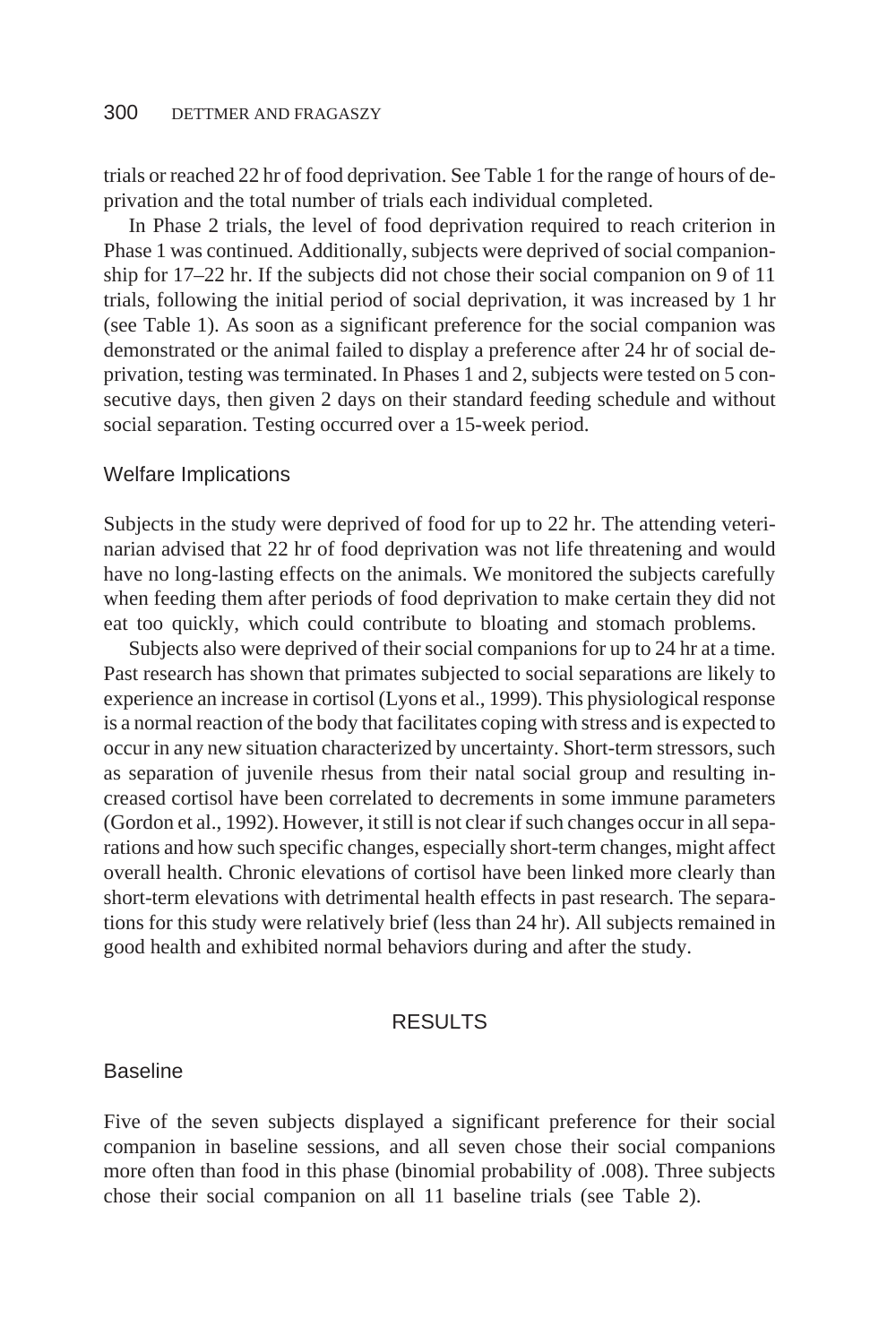| Subject | Baseline: Social<br>Choices Out of<br>11 Trials | Did Animal<br>Display a<br><b>Baseline</b><br>Preference for<br>Social<br>Companion? | Hours of Food<br>Deprivation<br>Required to<br>Create Food<br>Preference | Did Animal<br>Switch Back to<br>Social<br>Preference With<br>Addition of<br>Social<br>Deprivation? | Social<br>Deprivation<br>Hours Required<br>to Shift<br>Preference Back<br>to Social |
|---------|-------------------------------------------------|--------------------------------------------------------------------------------------|--------------------------------------------------------------------------|----------------------------------------------------------------------------------------------------|-------------------------------------------------------------------------------------|
| Be      | 11                                              | yes                                                                                  | 17(5)                                                                    | no                                                                                                 | N/A                                                                                 |
| Ch      | 11                                              | yes                                                                                  | 12                                                                       | yes                                                                                                | 23                                                                                  |
| Jo      | 10                                              | yes                                                                                  | 15                                                                       | yes                                                                                                | 17                                                                                  |
| Qu      | 7                                               | no                                                                                   | 12                                                                       | no                                                                                                 | N/A                                                                                 |
| Xa      | 9                                               | yes                                                                                  | $>22^{\rm a}$                                                            | yes                                                                                                | 22                                                                                  |
| Xe      | 11                                              | yes                                                                                  | 18                                                                       | yes                                                                                                | 22                                                                                  |
| Wi      | 8                                               | no                                                                                   | 19                                                                       | no                                                                                                 | N/A                                                                                 |

TABLE 2 Summary Table of the Results of Each Subject

a Xa failed to reach criterion for food preference even at 22 hr of food deprivation, choosing food on only four trials.

#### Phase 1

The duration of food deprivation required to produce a preference for food over social companionship was 12–19 hr for six of the seven subjects. The seventh animal  $(X_a)$ , following 22 hr of food deprivation, still chose his social companion more often than food (7 out of 11 trials). The two animals who failed to demonstrate a statistically significant preference for their social partners at baseline required 19 and 12 hr of food deprivation before they exhibited a preference for food.

#### Phase 2

Of the five animals who displayed a social preference at baseline, four again displayed a preference for their companion in Phase 2 when they were deprived both of food (12–22 hr) and social companionship (17–23 hr). The fifth animal, Be, never exhibited a significant preference for social companionship in this phase. When 24 hr of social deprivation was added to the 17 hr of food deprivation, she chose randomly between the two commodities. The two subjects who showed no significant preference in baseline chose randomly between the two commodities when 24 hr of social deprivation was coupled with food deprivation.

In sum, four different patterns of response were demonstrated:

1. Three animals displayed a baseline preference for social companionship followed by a food preference after 12, 15, or 18 hr of food deprivation only, then a so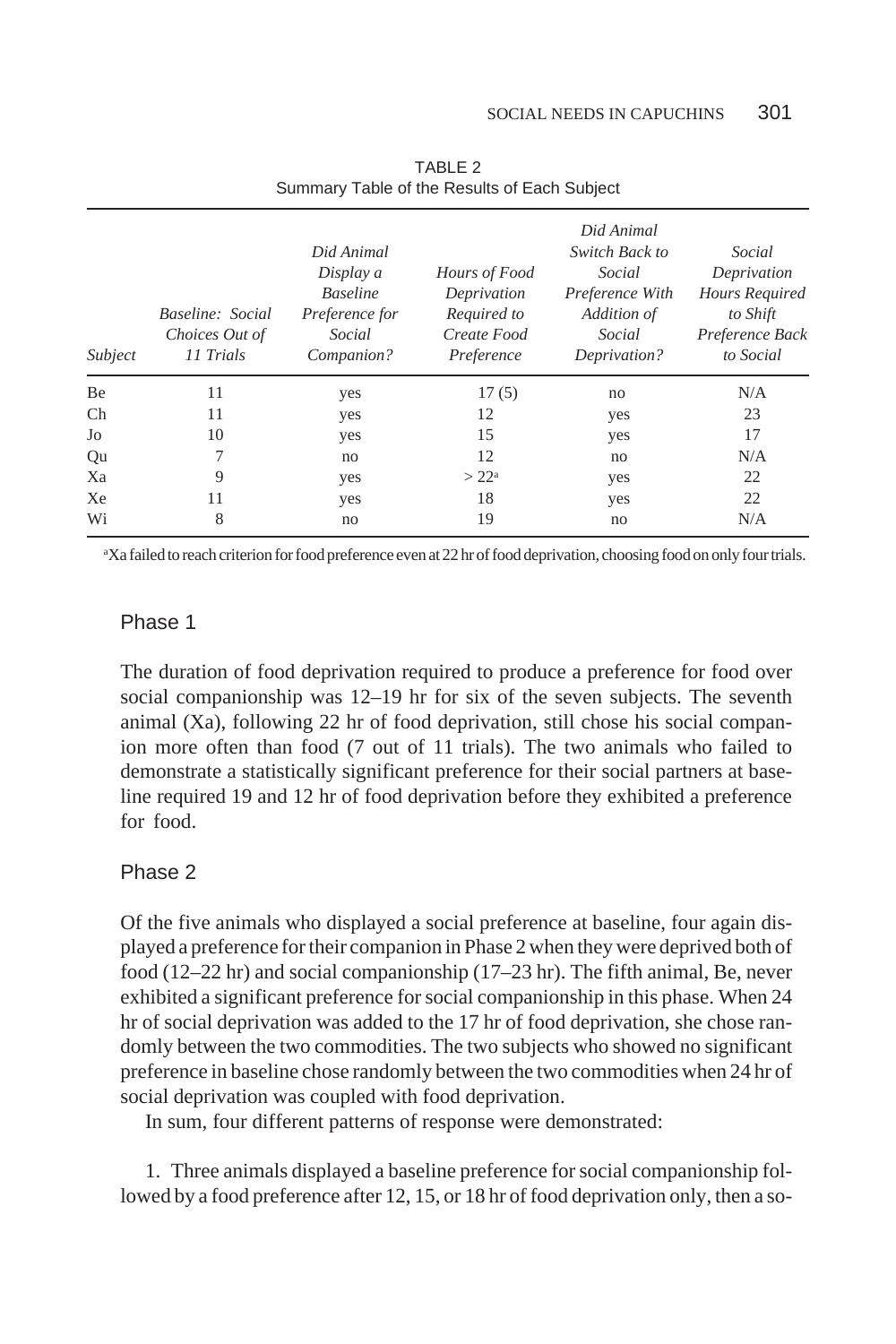cial preference following food deprivation of 12, 15, or 18 hr and social deprivation of 23, 17, or 22 hr (social–food–social).

2. One animal showed a baseline preference for social companionship and no preferences after 22 hr of food deprivation. When social deprivation (22 hr) was added to 22 hr of food deprivation, he switched back to his preference for social companionship (social–neutral–social).

3. Two animals showed no baseline preference, a food preference after 12 or 19 hr of food deprivation (but no social deprivation), and no preference when both food and socially deprived (neutral–food–neutral).

4. One animal showed a baseline preference for her social companion, a food preference after 17 hr of food deprivation, but no preference when deprived of both food (17 hr) and social companion (24 hr; social–food–neutral).

#### **DISCUSSION**

To measure the need for social companionship, subjects were asked—following a host of commodity deprivations—to choose between two commodities: food and social companionship. The only time subjects showed a food preference was when they were provided with a social companion but deprived of food for at least 12 hr prior to testing trials. None of the subjects showed an initial food preference over social companionship, and four of the seven subjects chose the social partner significantly more often than food, even following lengthy periods (22 hr) of food deprivation.

These results show that social companionship and food are valued similarly by tufted capuchins. This was demonstrated by the manipulation of deprivation levels and the resulting preference shifts that indicate the "need" status of the two commodities as very similar. Because capuchins treat social companionship as if it were at the same need level as food, we propose that these monkeys can be considered psychologically well only if they maintain their access to their companions.

Having said that, we also point out that our results say nothing of the scalar values of the tested commodities (23 hr of social deprivation is not claimed to be equal to 17 hr of food deprivation). No parametric comparison of the amounts of food and social companionship deprivation can be made. Moreover, the extent to which these findings may be generalized across species, ages, sexes, and housing conditions is unknown. For example, these subjects had a history of social housing. It may be that animals housed singly from an early age would perform very differently in this paradigm. As a second example, the quality of the relationship between the subject animal and the social companion may be an important variable. In this study, the subject's familiar cage mate was used as the social companion. It may be that only familiar individuals fulfill the basic need for companionship.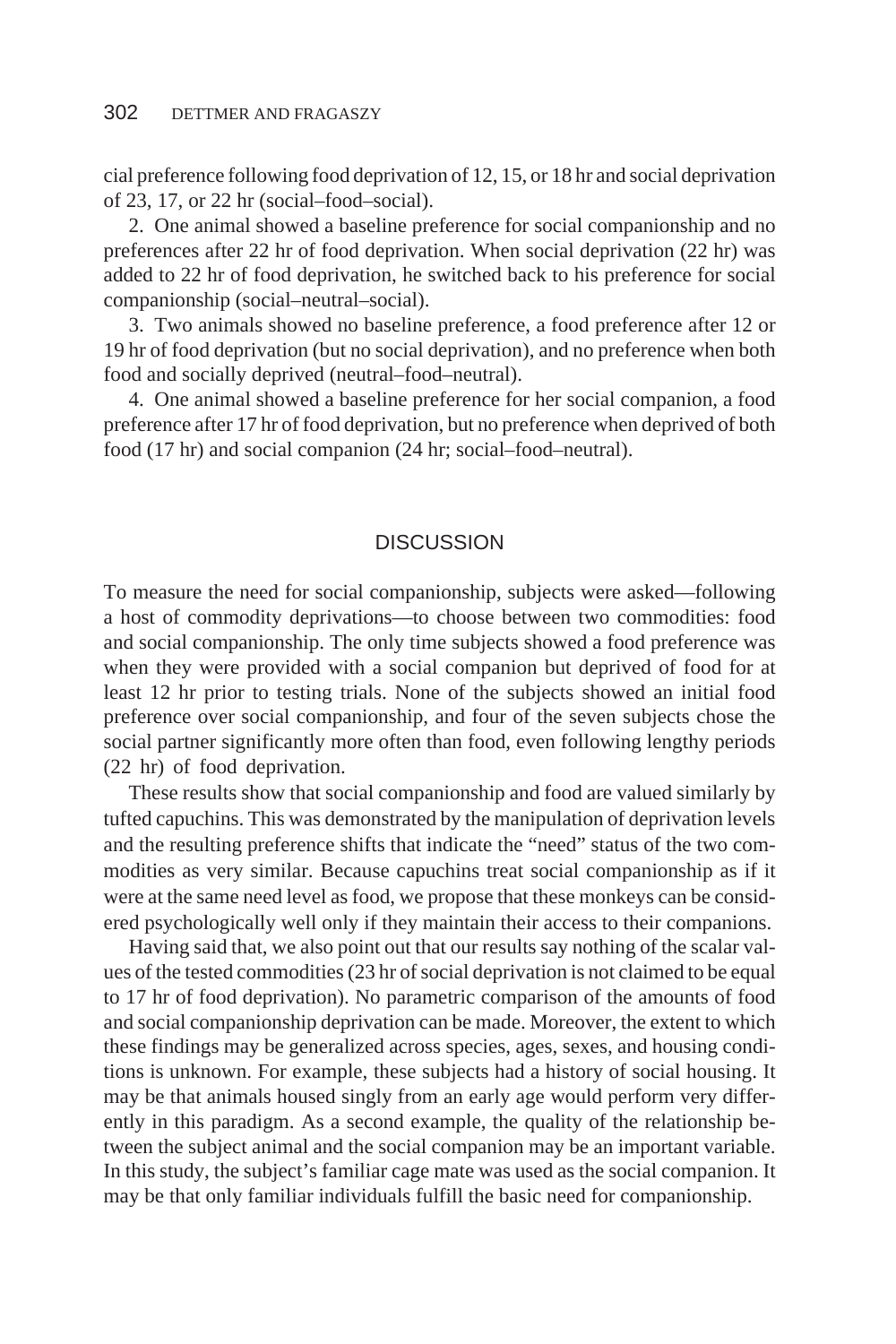## **CONCLUSIONS**

Despite the caveats arising from our particular sample of subjects and our inability to address the scalar values for different needs, the results are clearly interpretable. Tufted capuchin monkeys value social companionship as they value food: It is a necessity, not a luxury. This paradigm creates a conservative estimate of what animals deem as essential to their well-being as the physiological necessity of food. It avoids time-consuming creation of demand curves and associated problems of equating different operant tasks that must be specific to each commodity. Instead, commodities can be classified in one of two categories: basic needs and luxuries, where no level of deprivation will offset deprivation of a basic need. Future research using this paradigm could investigate relationships or specific inanimate features of the environment such as those often targeted for "enrichment." This method can provide convergent validation for claims that various alterations of housing or handling improve the psychological well-being of animals. It can show that animals regard some object, environment, or event as necessary to their well-being.

## **REFERENCES**

Animal Welfare Act Amendments of 1985, Pub. L. No. 99–198 (1985).

- Animal Welfare Act Amendments of 1991, 3.81(a) Fed. Reg. 56, No. 32, p. 6499 (1991).
- Committee on the Well-Being of Nonhuman Primates. (1998). *The psychological well-being of nonhuman primates*. Washington, DC: National Academy Press.
- Dawkins, M. D. (1981). Priorities in the cage size and flooring preferences of domestic hens. *British Poultry Science, 22,* 255–263.
- Dawkins, M. D. (1983). Battery hens name their price: Consumer demand theory and the measurement of ethological "needs." *Animal Behavior, 31,* 1195–1205.
- Dawkins, M. D. (1990). From an animal's point of view: Motivation, fitness, and animal welfare. *Behavioral and Brain Sciences, 13,* 1–9.
- Duncan, I. J. H. (1978). The interpretation of preference tests in animal behaviour. *Applied Animal Behaviour, 4,* 197–200.
- Fellows, B. J. (1967). Chance stimulus sequences for discrimination tasks. *Psychological Bulletin, 67,* 87–92.
- Fragaszy, D., & Adams-Curtis, L. (1998). Growth and reproduction in captive tufted capuchins (*Cebus apella*). *American Journal of Primatology, 44,* 197–203.
- Garcia, J., & Koelling, R. (1966). Relation of cue to consequence in avoidance learning. *Psychonomic Science, 4,* 123–124.
- Gordon, T. P., Gust, D. A., Wilson, M. E., Ahmed-Ansari, A., Brodie, A. R., & McClure, H. M. (1992). Social separation and reunion affect immune system in juvenile rhesus monkeys. *Physiology and Behavior, 51,* 467–472.
- Lyons, D. M., Wang, O. J., Lindley, S. E., Levine, S., Kalin, N. H., & Schatzber, A. F. (1999). Separation induced changes in squirrel monkey hypothalamic–pituitary–adrenal physiology resemble aspects of hypercortisolism in humans. *Psychoneuroendocrinology, 24,* 131–142.

Maslow, A. (1968). *Toward a psychology of being* (2nd ed.). New York: Van Nostrand Reinhold.

Novak, M. A., & Suomi, S. J. (1988). Psychological well being of primates in captivity. *American Psychologist, 43,* 765–773.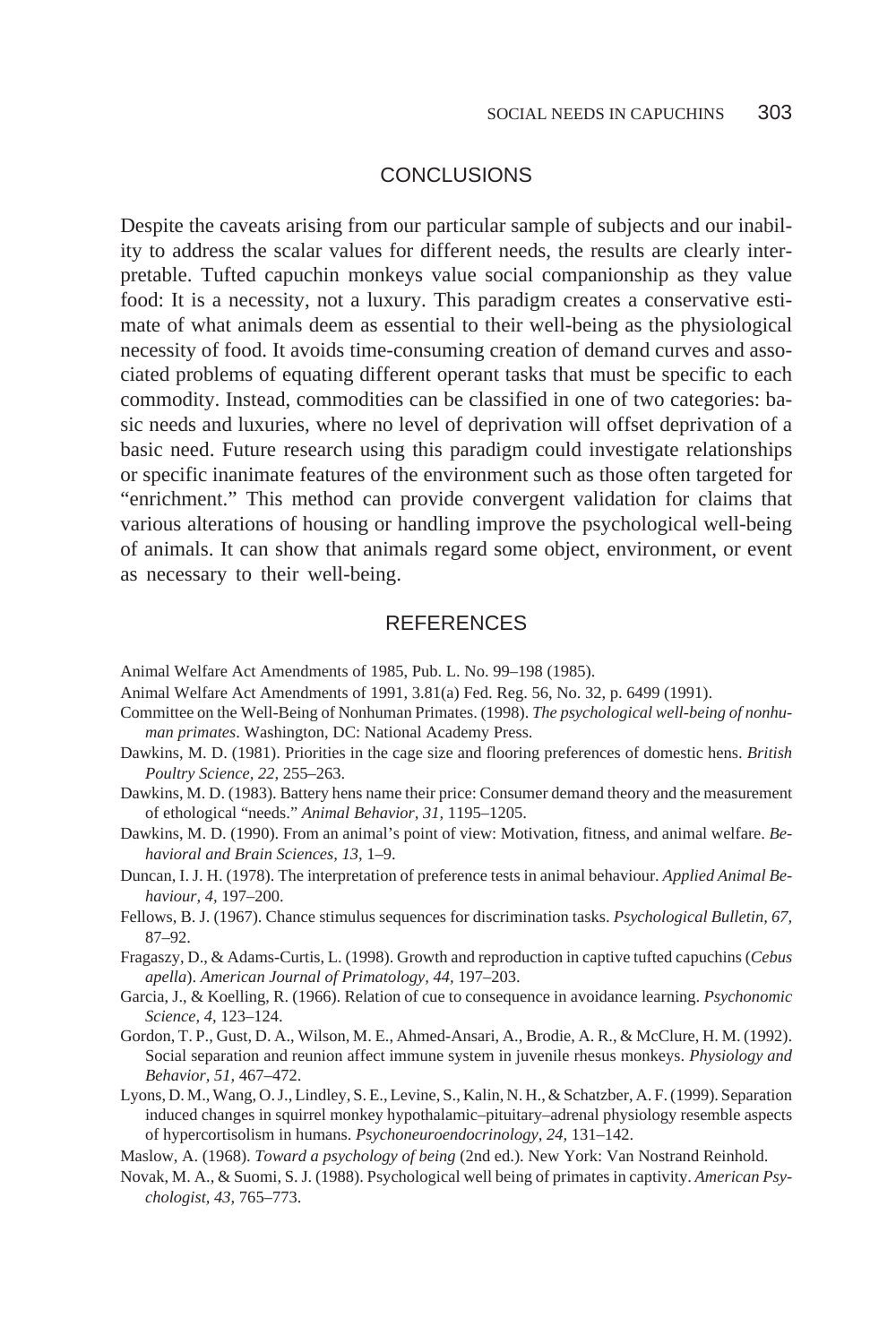# 304 DETTMER AND FRAGASZY

Poole, T. (1992). Nature and evolution of behavioral needs in mammals.*Animal Welfare, 1,* 203–220. Spencer, H. (1880). *Principles of psychology* (3rd ed.). London: Longman.